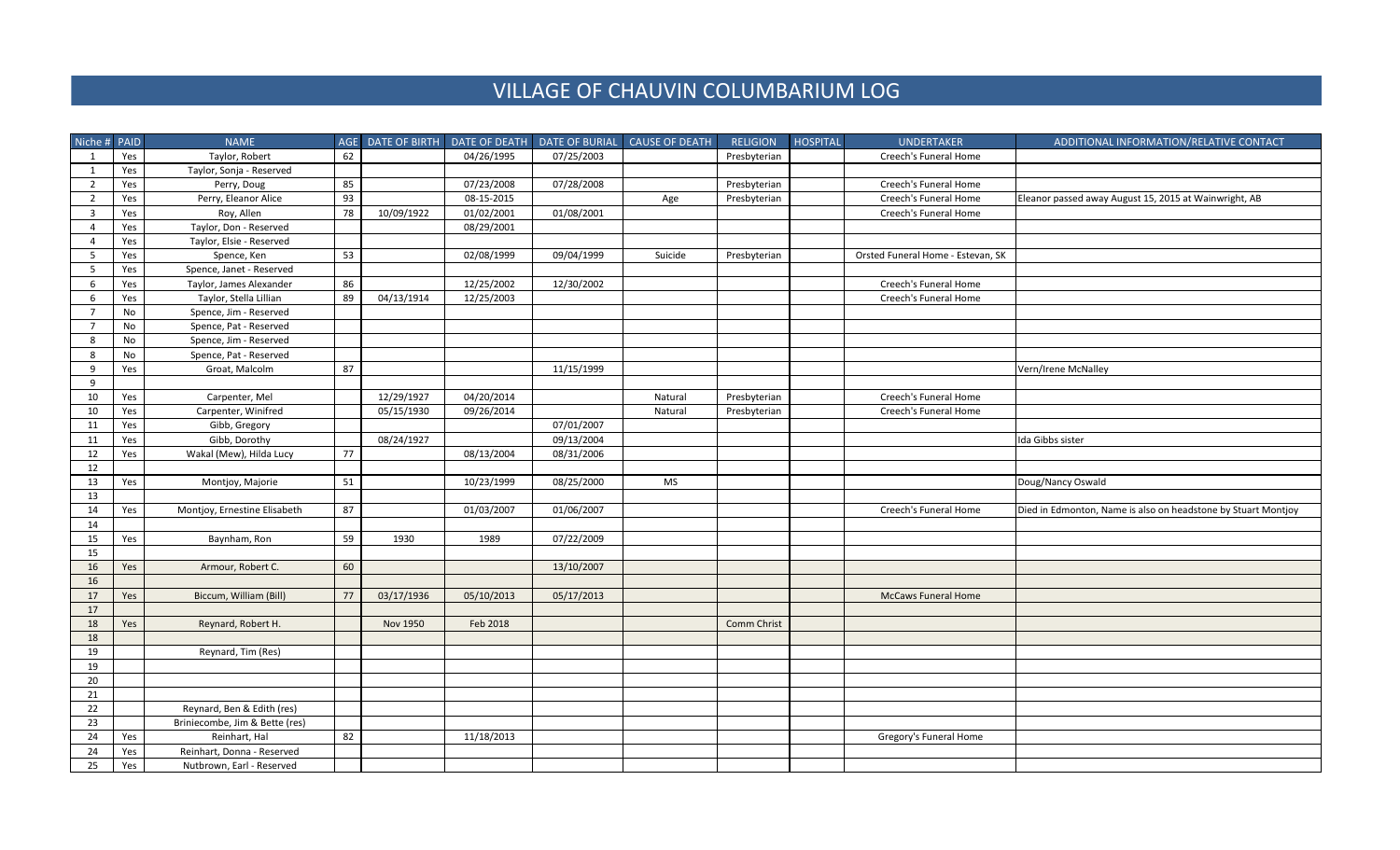| 25 | Yes | Nutbrown, Velda - Reserved  |    |            |            |            |        |  |                       |  |
|----|-----|-----------------------------|----|------------|------------|------------|--------|--|-----------------------|--|
| 26 | Yes | Hassall, Ted - Reserved     |    |            |            |            |        |  |                       |  |
| 26 | Yes | Hassall, Lesley - Reserved  |    |            |            |            |        |  |                       |  |
| 27 |     | Boomhower, Olive - Reserved |    |            |            |            |        |  |                       |  |
| 27 |     |                             |    |            |            |            |        |  |                       |  |
| 28 | Yes | Lemon, Peter                | 88 | 08/25/1929 | 03/02/2017 |            |        |  |                       |  |
| 28 | Yes | Lemon, Helvi                | 77 | 03/31/1934 | 04/03/2011 |            |        |  |                       |  |
| 29 | Yes | Ell, Joe                    | 75 | 02/17/1942 | 05/21/2017 | 05/26/2017 | Cancer |  | Creech's Funeral Home |  |
| 29 | Yes | Ell, Linda                  |    |            |            |            |        |  |                       |  |
| 30 |     | Res. Taylor, Harold         |    |            |            |            |        |  |                       |  |
| 30 |     | Res. Taylor, Gerogina       |    |            |            |            |        |  |                       |  |
| 31 |     | Spence, Stan - Reserved     |    |            |            |            |        |  |                       |  |
| 31 |     | Spence, Kay - Reserved      |    |            |            |            |        |  |                       |  |
| 32 |     |                             |    |            |            |            |        |  |                       |  |
| 32 |     |                             |    |            |            |            |        |  |                       |  |